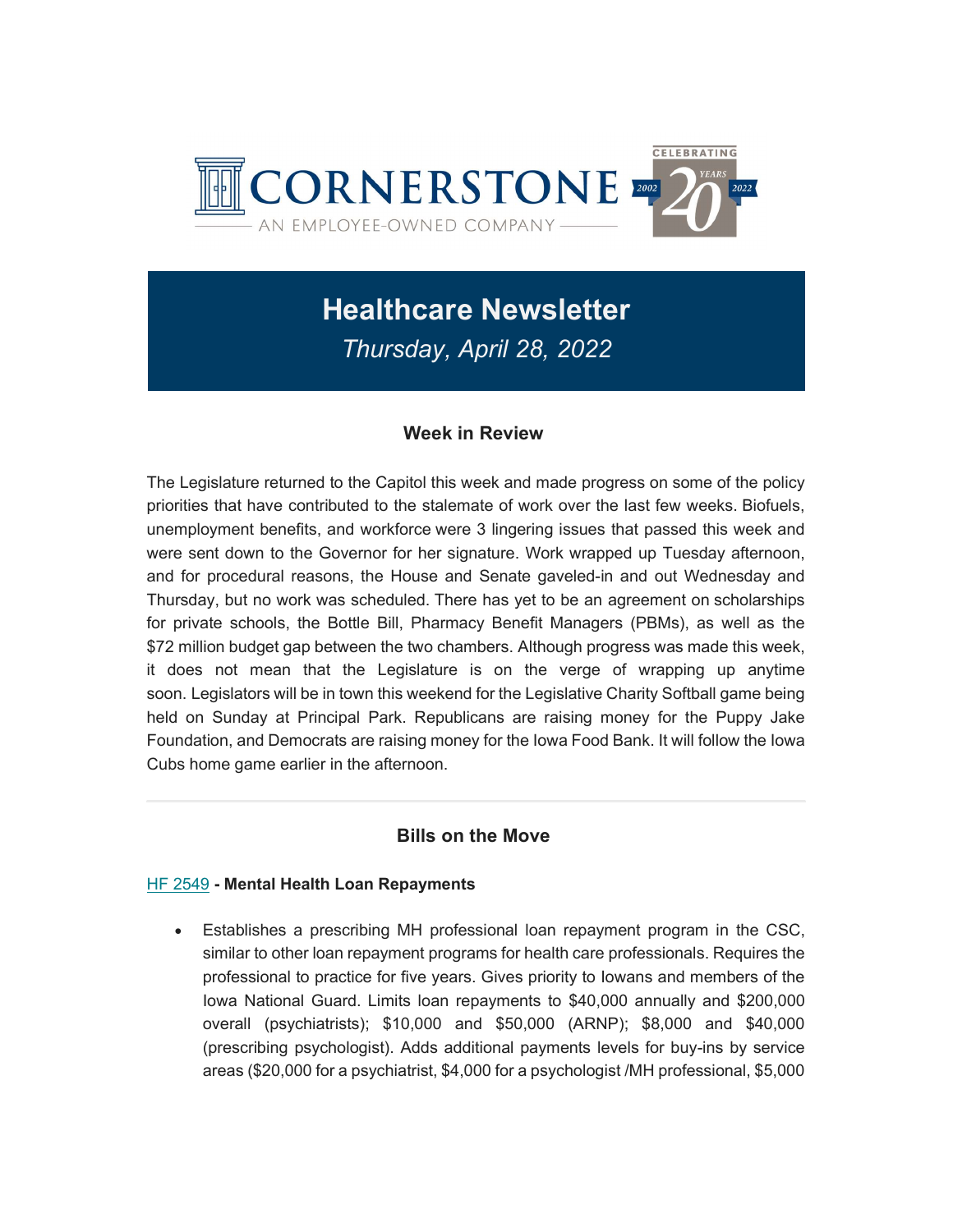for a PA operating under a psychiatrist or psychiatric ARNP. Appropriates \$1.5 million for the program.

- $\circ$  Amendment S 5140 by Cournoyer Strike & Replace: Replaces with SF 2195 MH LOAN REPAYMENTS (Establishes a MH professional loan repayment program in the CSC. Requires the professional to practice for five years (full-time) or seven years (part-time). Gives priority to Iowans and members of the Iowa National Guard. Limits loan repayments to \$8,000 annually and \$40,000 overall. Creates a fund. Establishes reporting requirements and other provisions.) ADOPTED 29-15
- The Senate PASSED the bill as amended 44-0; it now GOES to the House

#### HF 2355 - Unemployment Benefits

- Allows an employer to get relief for unemployment benefit payments even if the employer failed to respond if the failure is due to insufficient notice to the employer from the DWD. Does not allow a voluntary shared workplan to claim a reduction of hours based on a workweek of more than 40 hours. Makes part-time employees eligible for such plans and revokes plans if an employer lays off workers. UE: Strikes current legislative findings in the Code that unemployment is a crushing force on unemployed workers, and states that unemployment is undesirable and that the state policy is to stabilize employment. Reduces the calculations for maximum benefits to sixteen weeks. Defines misconduct and gives examples. Lowers the amount for wages for offers to unemployed workers to be considered suitable work. Strikes the ability of workers to collect an additional 13 weeks of benefits if the business has gone out of business. Allows for any ALJ decision to be appealed to court without going through the Employment Appeals boards. Makes decisions more broadly applicable.
- The House PASSED the bill 58-37 (3/23)
- Amendments to HF 2355
	- o H 8259 by the Senate Requires a one-week waiting period before an unemployed person can begin to collect benefits.
	- o The House REFUSED to CONCUR in H 8259
	- $\circ$  The Senate RECEDED from H 8259 44-0 & PASSED the bill 30-14; it now GOES to the Governor

#### SF 2383 - Workforce/ Regulatory Proposals

• Inspections: Prohibits cities and counties from requiring inspections of manufactured homes that has been inspected and built in accordance with federal regulations. Work Learning: Requires the DOE to have a process for school boards to report annually on student participation in work-based learning programs. Requires the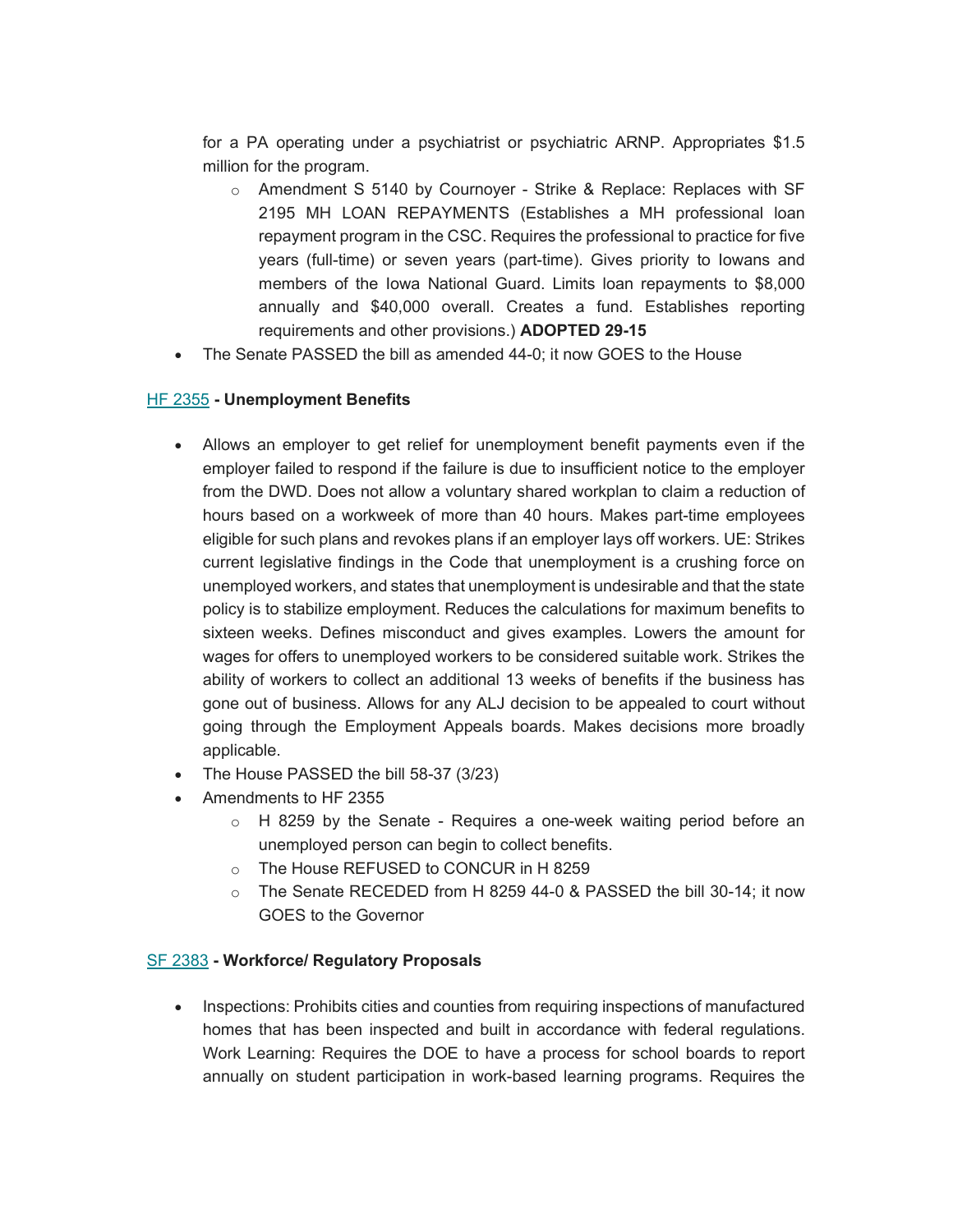BEE to develop certification for work-based learning supervisors. Requires student education plans to identify work-based learning opportunities in HS that will help the student in college. Health Loan Repayment: Includes neurology students in various student loan repayment programs. Strikes requirements for residency programs to be based in Iowa. Increases the number of loan agreements the CSC can enter into if funds are available. Allows for the part-time practice of medicine in Iowa under these programs. Includes community colleges as eligible institutions and ARNPs as health care providers. Military/Guard: Requires licensing boards to adopt expedited procedures for licensing military spouses by January 2023. Requires temporary licenses for spouses whose out-of-state licensing fails to qualify in order to give the spouse time to meet Iowa standards. Strikes requirements for a person to first establish Iowa residency, except for certain professions. Requires licensing fees, initially and for one renewal, to be waived for active military and active Guard members, or veterans honorably discharged in the last five years. Exempts veterans with certain kinds of license plates from various parking fees. Allows all veterans to purchase a lifetime hunting/fishing license. Prohibits DOT from charging veterans with a 100% disability any fees for non-commercial or motorcycle licenses. Increases the military property tax credit. Insurance: Requires the Insurance Commissioner to issue a temporary insurance producer license if the applicant meets the requirements, pending checks.

- The Senate PASSED the bill 48-0 (4/5)
- The House PASSED the bill 70-24 ; it now GOES to the Governor

#### SF 2381 - MOMS Program

- Requires DHS to create a program for maternal support (MOMS) using non-profits that offer pregnancy support programs. Requires an RFP for a program administrator. Sets requirements for participating programs, including that the program have a primary commitment to childbirth and not abortion. Requires Medicaid to request federal waivers for extended post-partum coverage from 6 months to 12 months. Appropriates \$2 million for costs in FY 2022, \$5.6 million in FY 2023, and \$8.9 million in FY 2024.
- Passed the Senate on 4/05 (32-16)
- This week, a House Approps subcommittee met on the bill. It was discussed how Division II of the bill (expanded postpartum care Medicaid coverage) has been adopted in 32 states. Opponents of the bill spoke to Division I of the bill and the concerns around data privacy for women utilizing the MOMS program at certain, privately run facilities.
- The subcommittee held off on moving the bill to full committee due to the uncertainty around the Senate's budget proposals.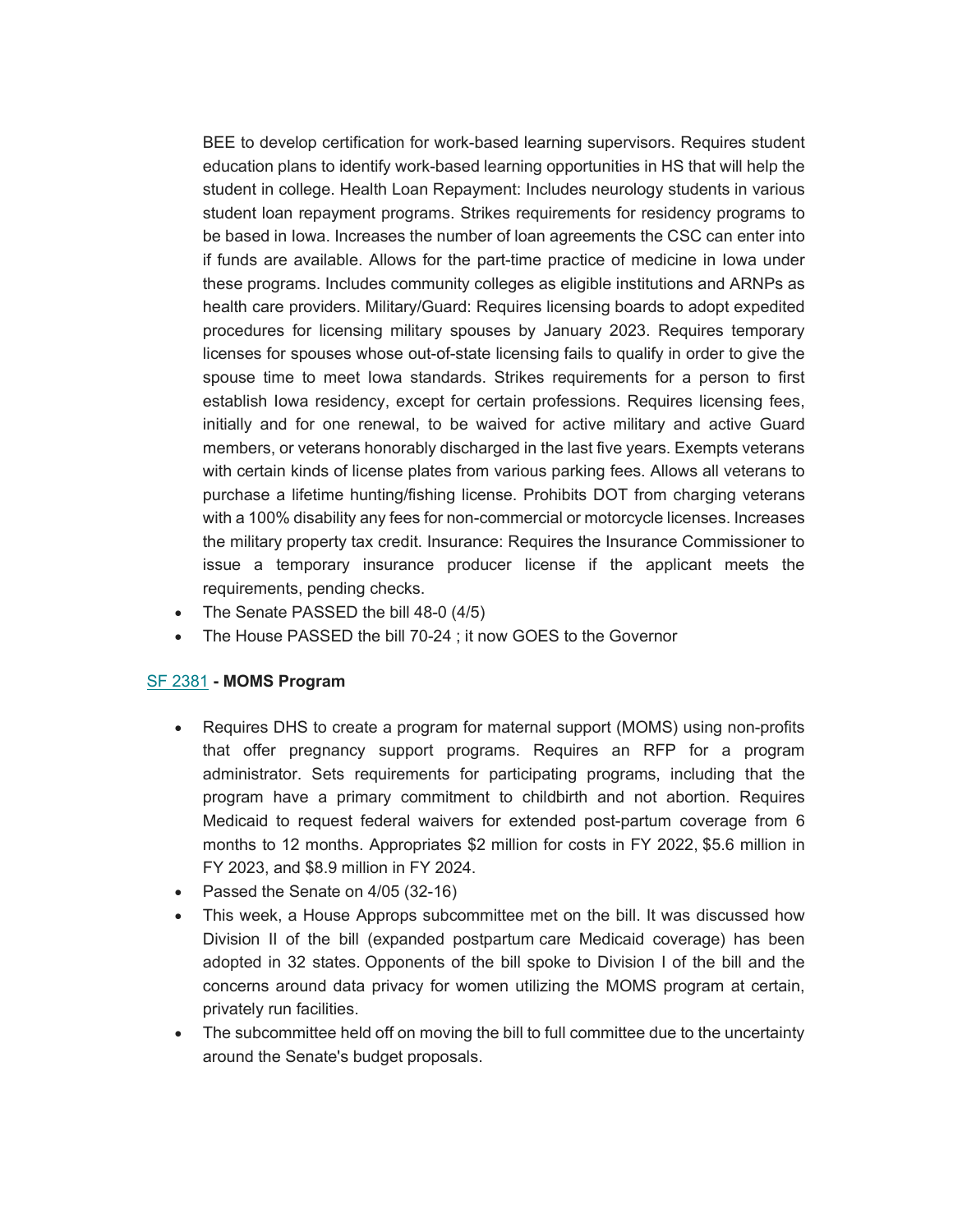| 2022 Appropriations Bills Tracker |                                                    |             |                                |                                   |                   |
|-----------------------------------|----------------------------------------------------|-------------|--------------------------------|-----------------------------------|-------------------|
| <b>HF 2650</b>                    | Agriculture and<br>Natural Resources               | <b>NOBA</b> | Amended &<br>Passed House 3.23 | In Senate<br>Approps 3.29         |                   |
| <b>HF 2565</b>                    | Administration and<br>Regulation                   | <b>NOBA</b> | Amended &<br>Passed House 3.24 | In Senate<br>Approps 3.29         |                   |
| <b>HF 2564</b>                    | Economic<br>Development                            | <b>NOBA</b> | Amended &<br>Passed House 3.24 | In Senate<br>Approps 3.29         |                   |
| <b>HF 2578</b>                    | Health and Human<br>Services                       | <b>NOBA</b> | Amended &<br>Passed House 4.5  | In Senate<br>Approps 4.12         |                   |
| HF 2575                           | Education                                          | <b>NOBA</b> | Amended &<br>Passed House 3.29 | In Senate<br>Approps 3.31         |                   |
| <b>HF 2558</b>                    | Judicial Branch                                    | <b>NOBA</b> | Amended &<br>Passed House 3.22 | In Senate<br>Approps 3.24         |                   |
| <b>HF 2559</b>                    | Justice System                                     | <b>NOBA</b> | Amended &<br>Passed House 3.22 | In Senate<br>Approps 3.24         |                   |
| <b>HF 2579</b>                    | Rebuild Iowa<br>Infrastructure Fund<br>(RIIF)      | <b>NOBA</b> | Amended &<br>Passed House 4.5  | In Senate<br>Subcommittee<br>4.12 |                   |
| HF 2557                           | Transportation,<br>Infrastructure, and<br>Capitals | <b>NOBA</b> | Amended &<br>Passed House 3.22 | Passed Senate<br>Committee 4.13   | In Senate<br>4.14 |

# Appropriations Bill Tracker

All NOBA's can be Read Here

# Upcoming Legislative Forums

- 4/29/2022 Capitol Chat
- 4/30/2022 Legislative Forum-Jefferson County
- 4/30/2022 Eggs & Issues-Fort Dodge
- 4/30/2022 April Talk with Officials-Urbandale

### In The News

- lowa Has Passed 35 New Laws This Year. Here's What They Do
- Radio Iowa: Closure of Glenwood Resource Center is a chance for town to grow, **diversify**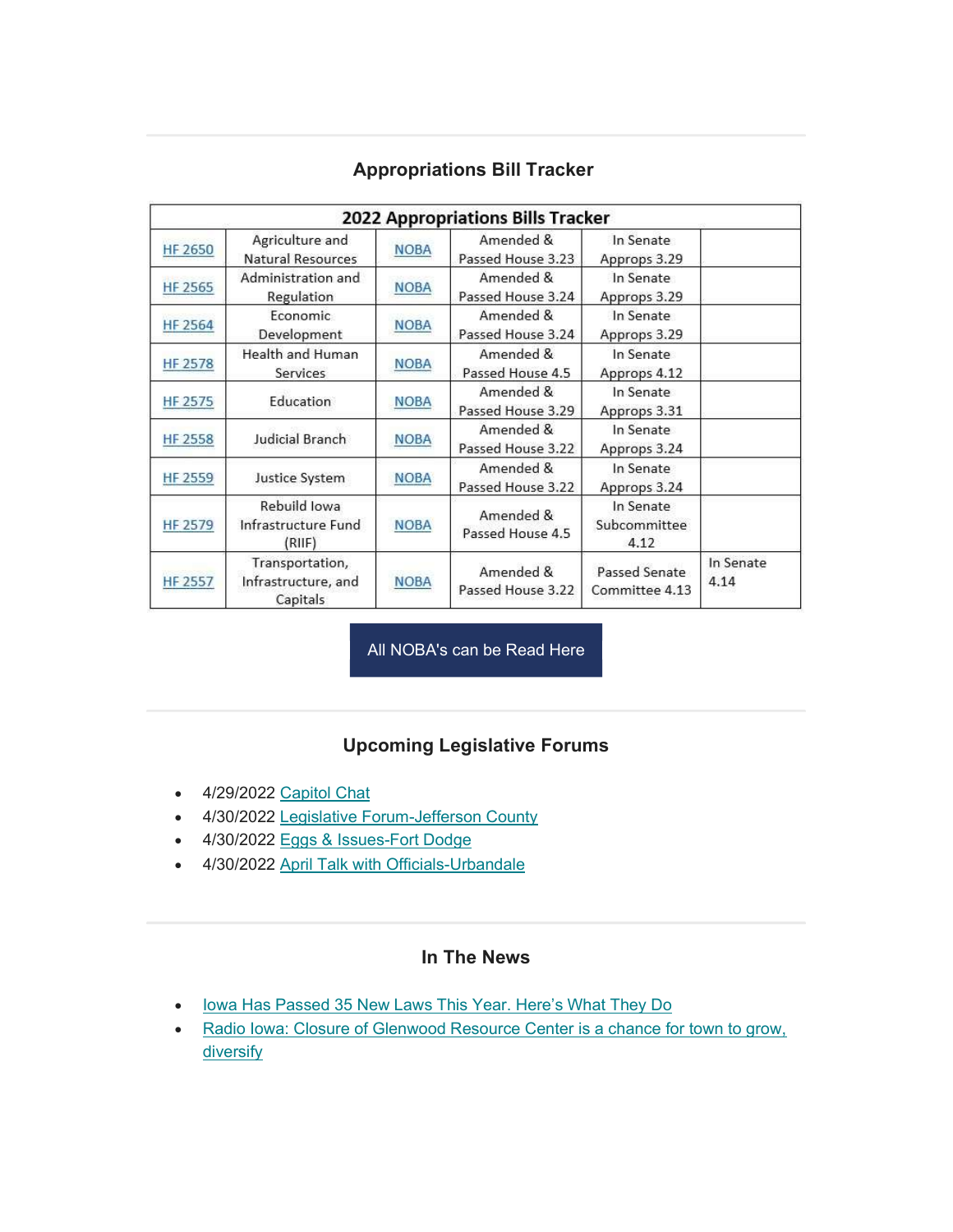- Des Moines is hosting a free dental clinic this fall. Here's what to know and how to help
- lowa nursing home facilities see employment rate drop 11% since start of the pandemic
- CR Gazette: Reduction in Iowa's unemployment benefits headed to governor
- IPR: Home health aides are hard to find and it could get worse

#### Senate Schedule: Week 17 - May 2 - May 6, 2022

| Monday, May 2 | Tuesday, May 3         | Wednesday, May 4       | Thursday, May 5        | Friday, May 6          |
|---------------|------------------------|------------------------|------------------------|------------------------|
| 11:00 SESSION | <b>SESSION</b><br>9:00 | <b>SESSION</b><br>9:00 | <b>SESSION</b><br>9:00 |                        |
| Noon          | <b>Noon</b>            | Noon                   | Noon                   | Noon                   |
|               |                        |                        |                        | All committees on call |

IOWA SENATE - Schedule for Week 17, May 2-6, 2022 \*\*\*Subject to Change\*\*\*

# House Schedule: Week 17 - May 2 - May 6, 2022

House of Representatives Schedule for Week 17, May 2 - 6, 2022 Prepared in the Office of House Speaker Pat Grassley

| Monday, May 2          | Tuesday, May 3         | Wednesday, May 4       | Thursday, May 5        | Friday, May 6                  |
|------------------------|------------------------|------------------------|------------------------|--------------------------------|
|                        | 8:30<br><b>SESSION</b> | <b>SESSION</b><br>8:30 | 8:30<br><b>SESSION</b> |                                |
| <b>Noon</b>            | Noon                   | Noon                   | <b>Noon</b>            | <b>Noon</b>                    |
| <b>SESSION</b><br>1:00 |                        |                        |                        | <b>ON CALL: All Committees</b> |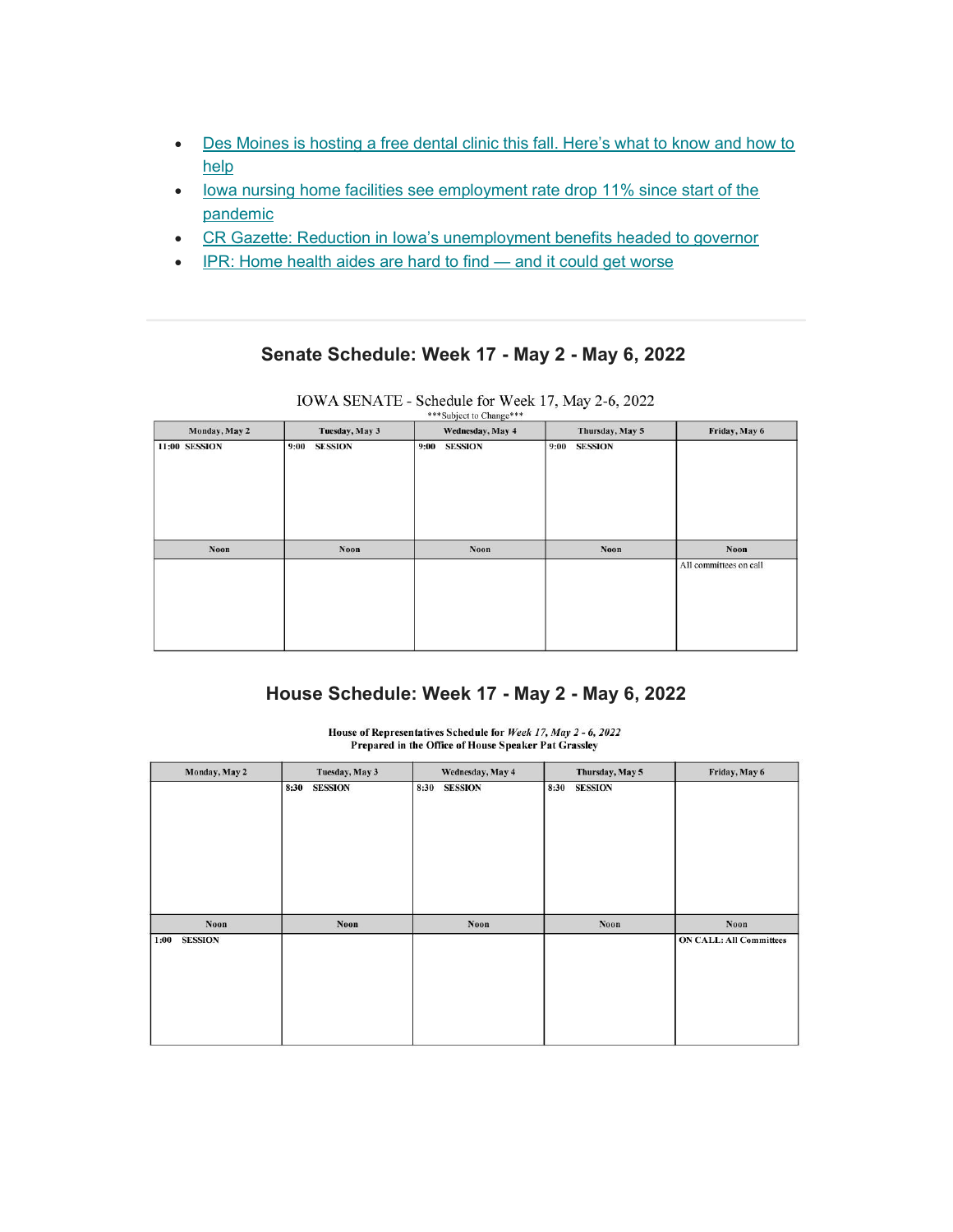Senate schedule here. House schedule here.

# The Iowa Cornerstone Team



Matt Hinch | Lillie Brady | David Adelman | Frank Chiodo | Sara Allen

| <b>2022 Session Timeline</b>                                                                                                                                                    |              |                |                |       |                                |  |
|---------------------------------------------------------------------------------------------------------------------------------------------------------------------------------|--------------|----------------|----------------|-------|--------------------------------|--|
| The full 2022 legislative calendar can be found here.<br>Below are the key dates of interest.                                                                                   |              |                |                |       |                                |  |
| <b>JANUARY</b>                                                                                                                                                                  | $10 -$ First |                | day of session | (lowa | Code<br>Sec.<br>(2.1)          |  |
| <b>JANUARY</b>                                                                                                                                                                  |              | 11 - Governors | Condition of   | the   | <b>Address</b><br><b>State</b> |  |
| <b>FEBRUARY 18</b> – Final date for Senate bills and joint resolutions to be reported out of<br>Senate committees and House bills and joint resolutions out of House committees |              |                |                |       |                                |  |